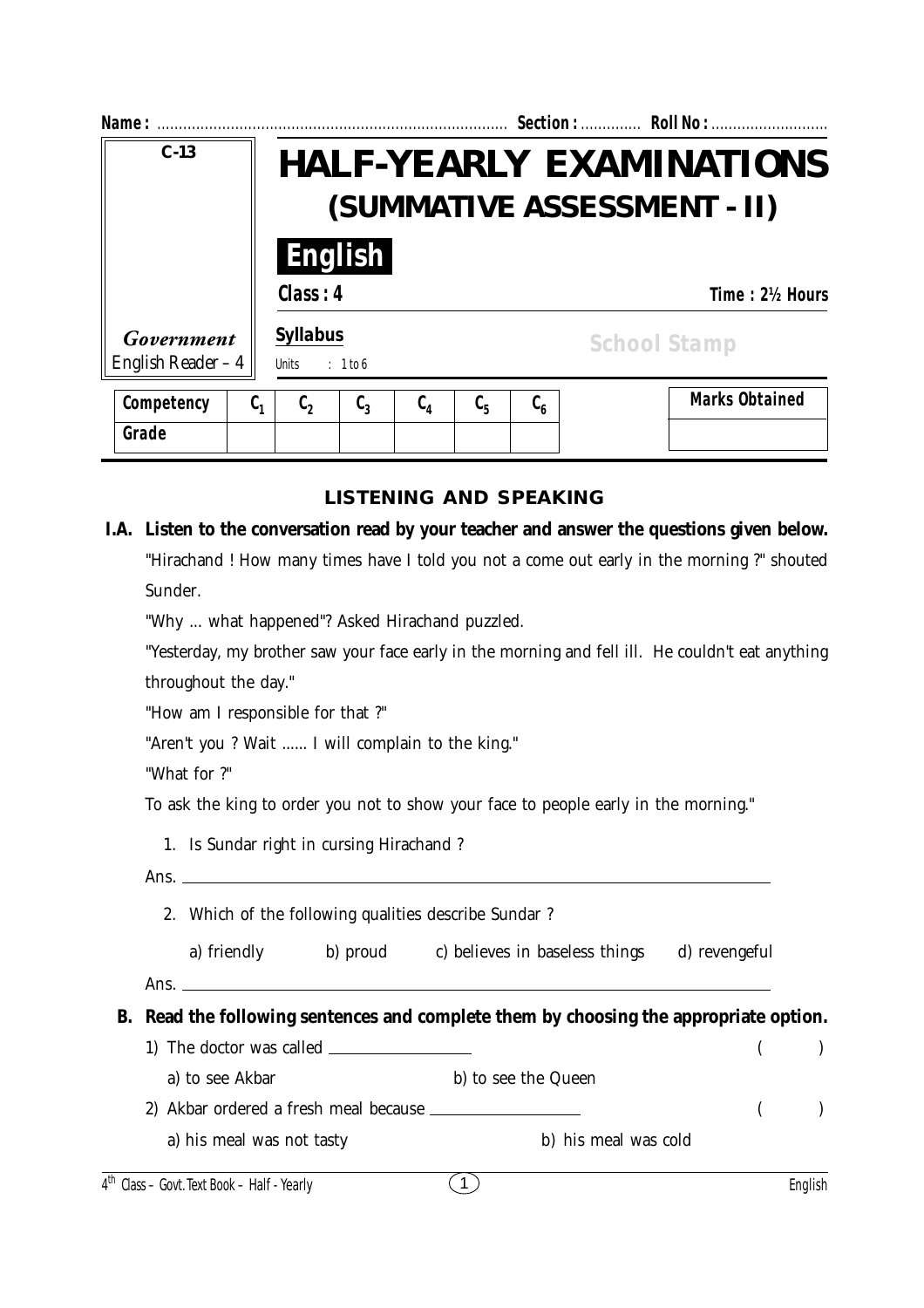3) Akbar fell ill, because ( )

a) he hadn't eaten anything the whole morning b) he saw Hirachand's face

## **II. Describe the picture given here.**



## **READING AND RESPONDING**

**I. Krishna went to the zoo with his parents. There he saw a tiger in a cage. I seemed to be sad. If the tiger could talk, what would it say ? What would Krishna ask the tiger ? Why do you think the tiger is sad ? Where would the tiger like to go ?**

 $\overline{(2)}$ 

**Write the possible conversation between the tiger and Krishna.**

**Tiger :** Hello boy, how are you ? **Krishna :** I am fine, what about you ? **Tiger :** I am **Krishna : Tiger : Krishna : Tiger : Krishna : Tiger : Krishna : Tiger :**



| $4th$ Class - Govt. Text Book - Half - Yearly |  |  |  | English |
|-----------------------------------------------|--|--|--|---------|
|-----------------------------------------------|--|--|--|---------|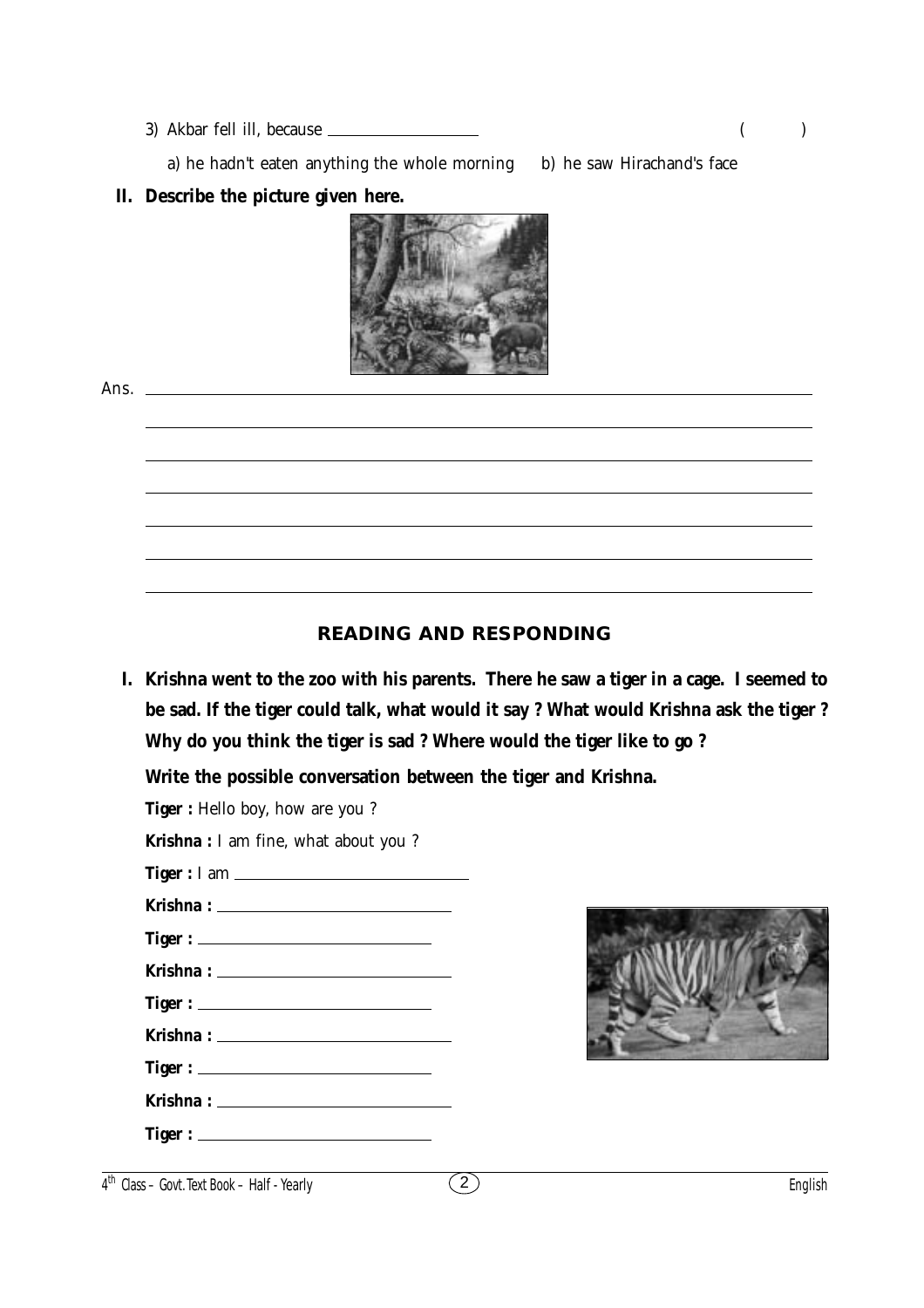#### **II. Answer the following questions.**

- 1. How would you call your mother to please her ? Ans.  $\equiv$ 2. What did Fudi always want to do ? Ans.
	- 3. Why did Fudi cover his face ?
- Ans.  $\Box$ 
	- 4. According to the tiger, what would happen if it dies ?
- Ans.  $\overline{\phantom{0}}$ 
	- 5. What is the tigers request to people ?
- Ans. \_

#### **WRITING**

**I. Puzzle Time.**



#### **Across Down**

- 1. The Opposite of empty 1. The Opposite of near
- 4. The Opposite of summer 2. The Opposite of large
- 
- 6. The Opposite of black 5. The Opposite of sad
- 
- 



- - 4. 2.
	-
- 
- 
- 
- 
- 
- 5. The Opposite of cold 3. The Opposite of mean
	-
- 8. The Opposite of blunt 6. The Opposite of strong
- 9. The Opposite of hate 7. The Opposite of short
- Ans. 1. 1.
	-
	- $5.$   $3.$
	- $6.$  5.
	- 8. 6.
	- 9. 7.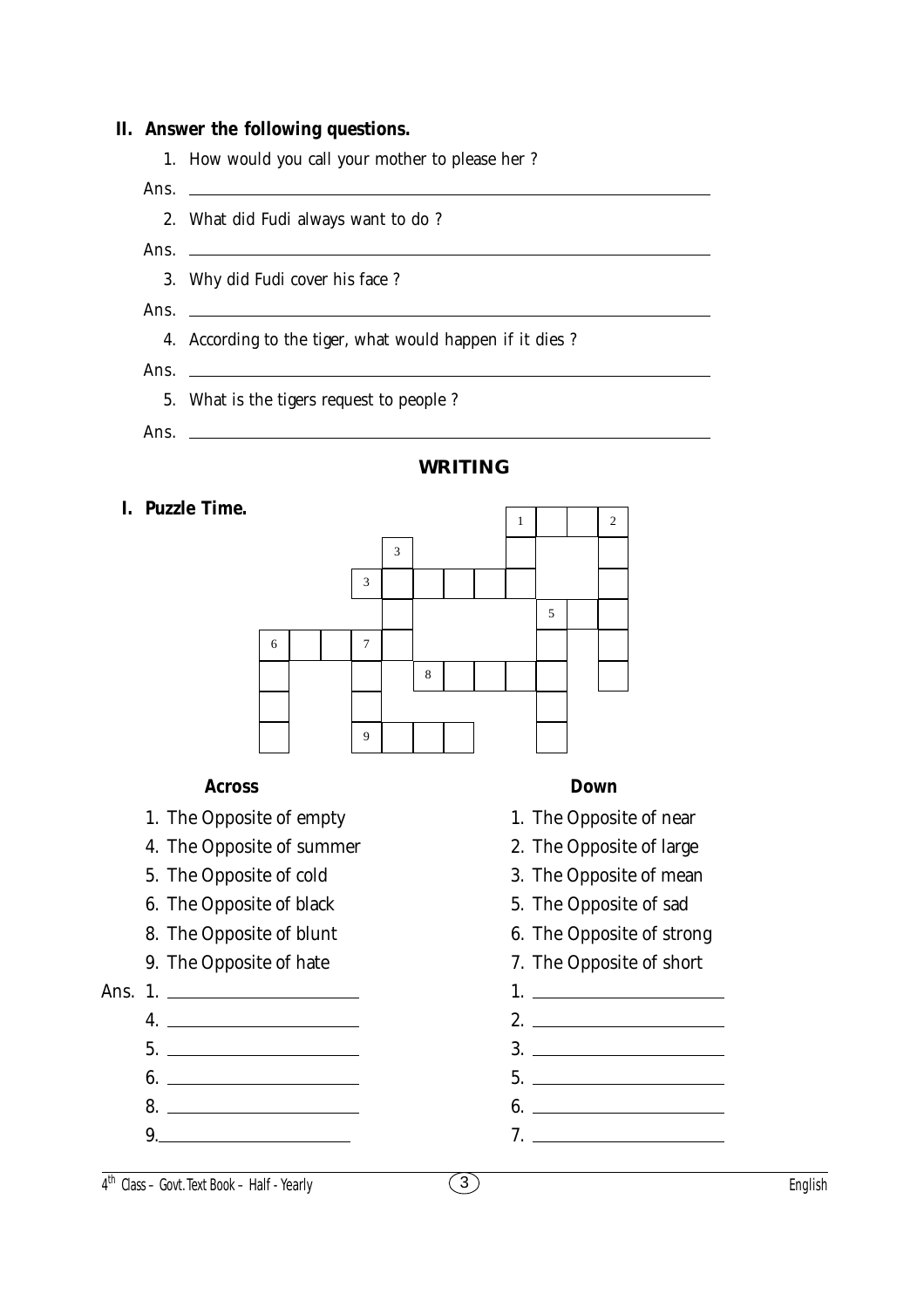| <i>had mics to the following poem.</i>                                                                                                                                                                                                                                                                                                              |  |
|-----------------------------------------------------------------------------------------------------------------------------------------------------------------------------------------------------------------------------------------------------------------------------------------------------------------------------------------------------|--|
| Hurt no living thing;                                                                                                                                                                                                                                                                                                                               |  |
| Lady bird, nor butterfly                                                                                                                                                                                                                                                                                                                            |  |
| Nor $\qquad \qquad$ Nor $\qquad \qquad$ Nor $\qquad \qquad$ Nor $\qquad \qquad$ Nor $\qquad \qquad$ Nor $\qquad \qquad$ Nor $\qquad \qquad$ Nor $\qquad \qquad$ Nor $\qquad \qquad$ Nor $\qquad \qquad$ Nor $\qquad \qquad$ Nor $\qquad \qquad$ Nor $\qquad \qquad$ Nor $\qquad \qquad$ Nor $\qquad \qquad$ Nor $\qquad \qquad$ Nor $\qquad \qquad$ |  |
|                                                                                                                                                                                                                                                                                                                                                     |  |
|                                                                                                                                                                                                                                                                                                                                                     |  |
|                                                                                                                                                                                                                                                                                                                                                     |  |
|                                                                                                                                                                                                                                                                                                                                                     |  |
|                                                                                                                                                                                                                                                                                                                                                     |  |

# **II. Add lines to the following poem.**

**VOCABULARY**

**I. Akbar didn't eat anything the whole morning. He fell ill. What are the other reasons for people to fall ill ?**

**Complete the concept map. One is done for you.**



## **II. Write a word or phrase for each of the following descriptions.**

- 1) A group of people travelling together in a desert
- 2) A piece of cloth worn over the face for protection
- 3) Exchanging things with each other
- 4) A person who robs others or commits violence at sea or in a desert
- 5) An instrument for finding directions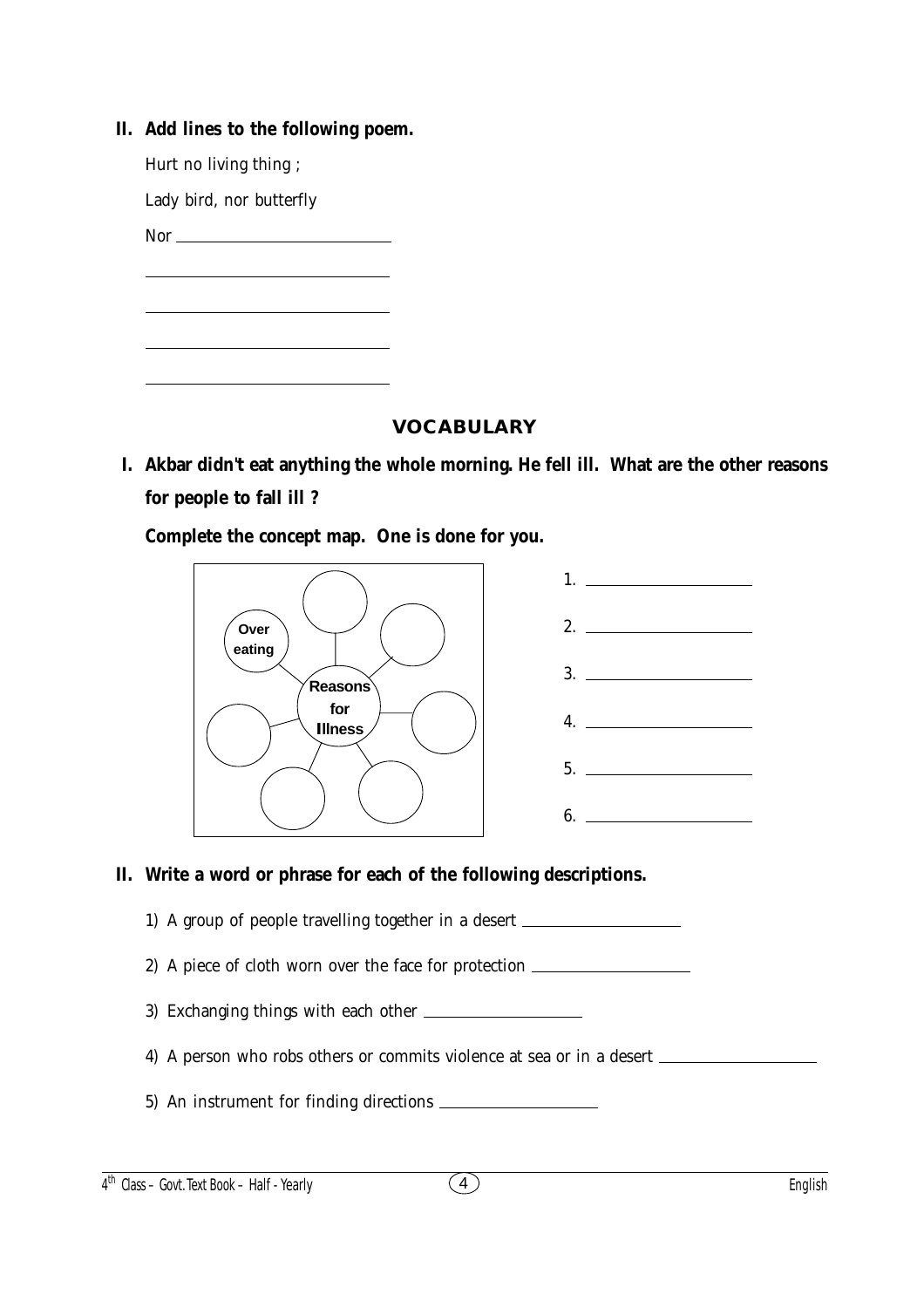## **GRAMMATICAL AWARENESS**

| L. | Fill in the blanks with the correct forms of the verbs given in brackets.                                                      |
|----|--------------------------------------------------------------------------------------------------------------------------------|
|    | 1) He ____________________ (play) cricket every Sunday.                                                                        |
|    | 2) I _____________________ (speak) English fluently.                                                                           |
|    | 3) Hari and Ramu ____________________ (go) to temple daily.                                                                    |
|    | 4) She ______________________ (teach) Mathematics in the second period.                                                        |
|    | 5) We ___________________ (plant) seeds every Monday.                                                                          |
| П. | Write the following sentences with exclamatory marks (!)                                                                       |
|    | 1) You meet / see a very tall boy more than 8 feet high.                                                                       |
|    | Ans.<br><u> 1980 - Andrea Andrew Maria (h. 1980).</u>                                                                          |
|    | You open the door and see your friend after a very long time.<br>2)                                                            |
|    | Ans.<br><u> 1989 - Johann Barn, mars ann an t-Amhainn an t-Amhainn an t-Amhainn an t-Amhainn an t-Amhainn an t-Amhainn an </u> |
|    | 3) You open your bag and find it empty.                                                                                        |
|    | Ans.<br><u> 1989 - Johann Stoff, amerikansk politiker (* 1908)</u>                                                             |
|    | You won one lakh rupees in a T.V. show.<br>4)                                                                                  |
|    | Ans.<br><u> 1989 - Johann Barn, fransk politik formuler (d. 1989)</u>                                                          |
|    | 5) Your school team won the match.                                                                                             |
|    | Ans.<br><u> 1989 - Johann Stoff, amerikansk politiker (d. 1989)</u>                                                            |
|    |                                                                                                                                |

\*\*\*